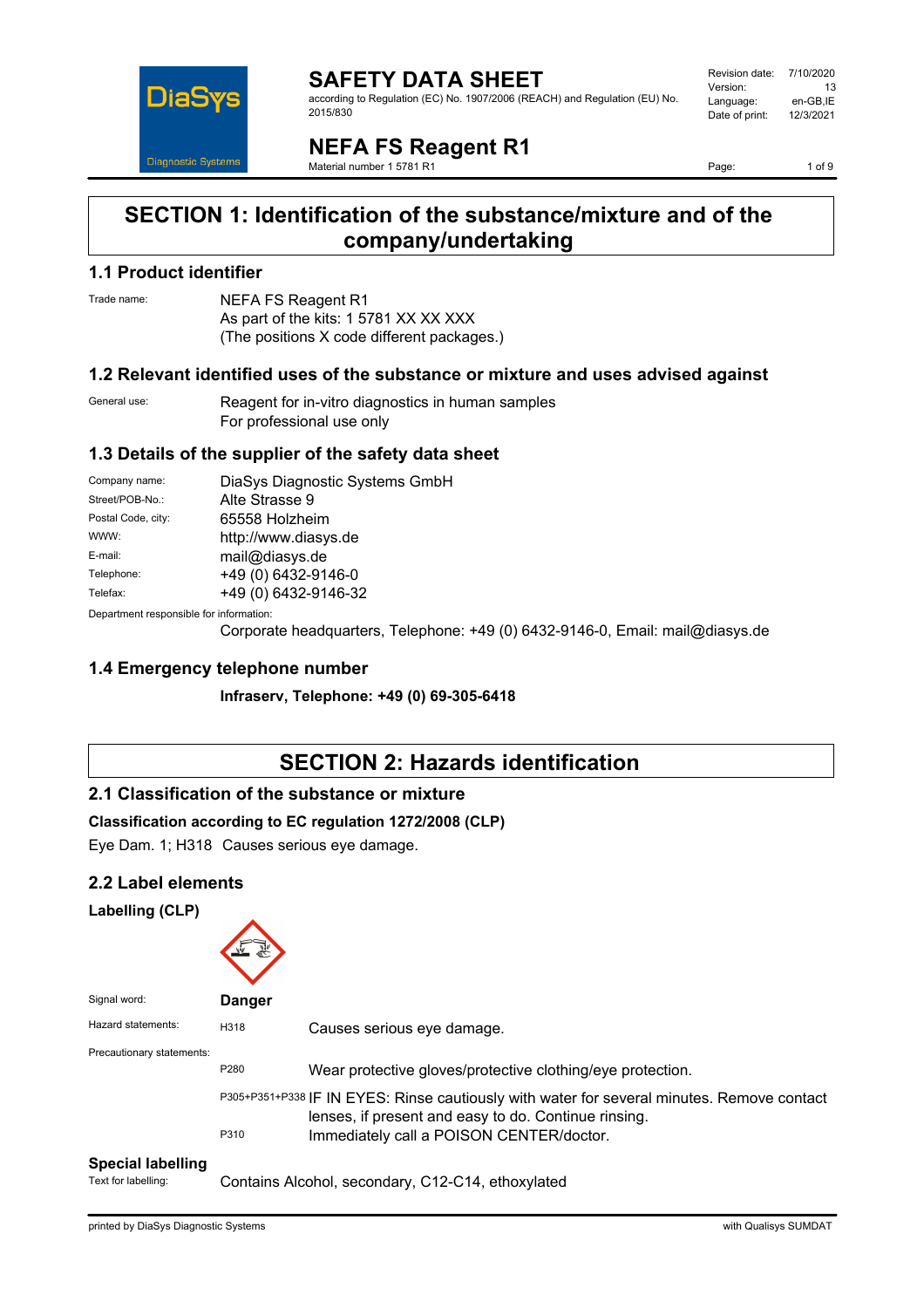

according to Regulation (EC) No. 1907/2006 (REACH) and Regulation (EU) No. 2015/830

#### Revision date: 7/10/2020 Version: 13<br>Language: en-GB.IE Language: en-GB,IE<br>Date of print: 12/3/2021 Date of print:

**NEFA FS Reagent R1**

Material number 1 5781 R1

Page: 2 of 9

#### **2.3 Other hazards**

No risks worthy of mention. Results of PBT and vPvB assessment:

No data available

### **SECTION 3: Composition / information on ingredients**

3.1 Substances: not applicable

#### **3.2 Mixtures**

Hazardous ingredients:

Chemical characterisation: Aqueous solution of inorganic salts and organic compounds.

| Ingredient                              | Designation                                          | Content  | Classification                                                                    |
|-----------------------------------------|------------------------------------------------------|----------|-----------------------------------------------------------------------------------|
| EC No. -<br>CAS 84133-50-6              | Alcohol, secondary,<br>C12-C14, ethoxylated          | 3%       | Acute Tox. 4; H302. Acute Tox. 4; H312.<br>Skin Irrit. 2; H315. Eye Dam. 1; H318. |
| EC No.<br>l 233-465-5<br>CAS 10191-18-1 | 2-[bis(2-Hydroxyethyl)amino]<br>ethanesulphonic acid | $< 2 \%$ | Skin Irrit. 2; H315. Eye Irrit. 2; H319.<br>STOT SE 3: H335.                      |

Full text of H- and EUH-statements: see section 16.

### **SECTION 4: First aid measures**

#### **4.1 Description of first aid measures**

| <b>The Description of instancial incasures</b> |                                                                                                                                                                                                                                            |  |
|------------------------------------------------|--------------------------------------------------------------------------------------------------------------------------------------------------------------------------------------------------------------------------------------------|--|
| General information:                           | First aider: Pay attention to self-protection!<br>If medical advice is needed, have product container or label at hand.                                                                                                                    |  |
| In case of inhalation:                         | Provide fresh air. Seek medical aid in case of troubles.                                                                                                                                                                                   |  |
| Following skin contact:                        | Take off contaminated clothing and wash it before reuse. Remove residues with water.<br>Seek medical aid in case of troubles.                                                                                                              |  |
| After eye contact:                             | Immediately flush eyes with plenty of flowing water for 10 to 15 minutes holding eyelids<br>apart. Remove contact lenses, if present and easy to do. Continue rinsing. Subsequently<br>seek the immediate attention of an ophthalmologist. |  |
| After swallowing:                              | Rinse mouth immediately and drink plenty of water. Never give anything by mouth to an<br>unconscious person. Seek medical attention.                                                                                                       |  |
|                                                |                                                                                                                                                                                                                                            |  |

#### **4.2 Most important symptoms and effects, both acute and delayed**

Causes serious eye damage.

#### **4.3 Indication of any immediate medical attention and special treatment needed**

Treat symptomatically.

### **SECTION 5: Firefighting measures**

#### **5.1 Extinguishing media**

Suitable extinguishing media:

Product is non-combustible. Extinguishing materials should therefore be selected according to surroundings.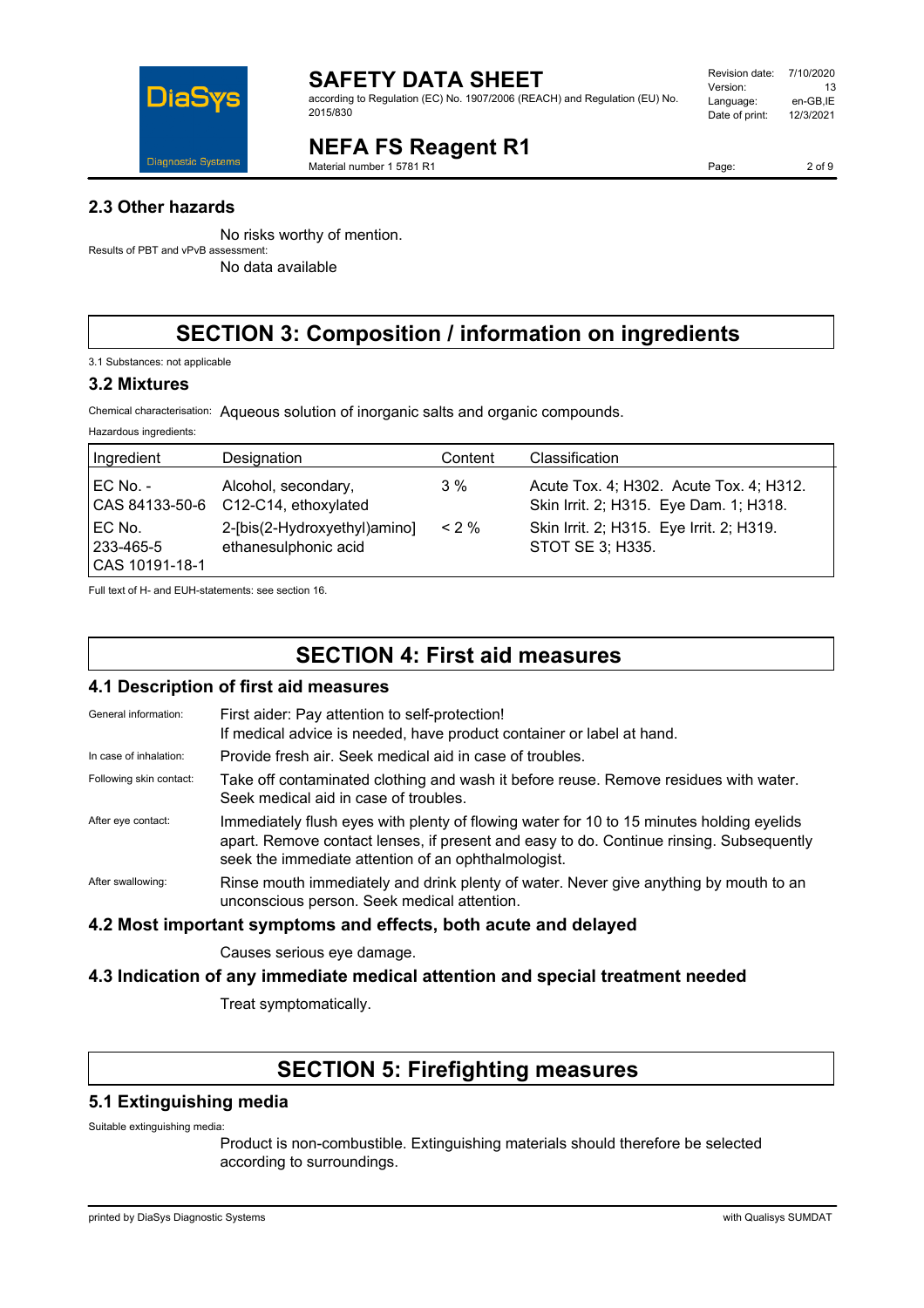

according to Regulation (EC) No. 1907/2006 (REACH) and Regulation (EU) No. 2015/830

| Revision date: | 7/10/2020 |
|----------------|-----------|
| Version:       | 13        |
| Language:      | en-GB,IE  |
| Date of print: | 12/3/2021 |
|                |           |

**NEFA FS Reagent R1**

Material number 1 5781 R1

Page: 3 of 9

#### **5.2 Special hazards arising from the substance or mixture**

Fires in the immediate vicinity may cause the development of dangerous vapours. In case of fire may be liberated: Nitrogen oxides (NOx), sulphur oxides, carbon monoxide and carbon dioxide.

#### **5.3 Advice for firefighters**

Special protective equipment for firefighters:

Wear self-contained breathing apparatus.

Additional information: Hazchem-Code: -

Do not allow fire water to penetrate into surface or ground water.

### **SECTION 6: Accidental release measures**

#### **6.1 Personal precautions, protective equipment and emergency procedures**

Avoid contact with skin and eyes. Wear appropriate protective equipment. Provide adequate ventilation. Keep unprotected people away. Avoid breathing vapours/spray. Take off contaminated clothing and wash it before reuse.

#### **6.2 Environmental precautions**

Do not allow to penetrate into soil, waterbodies or drains.

#### **6.3 Methods and material for containment and cleaning up**

Soak up with absorbent materials such as sand, siliceus earth, acid- or universal binder. Store in special closed containers and dispose of according to ordinance. Wash spill area with plenty of water.

#### **6.4 Reference to other sections**

Refer additionally to section 8 and 13.

### **SECTION 7: Handling and storage**

#### **7.1 Precautions for safe handling**

Advices on safe handling: Avoid contact with skin and eyes. Wear appropriate protective equipment. Keep all containers, equipment and working place clean. Provide adequate ventilation, and local exhaust as needed. Do not eat, drink or smoke when using this product. Wash hands thoroughly after handling. Have eye wash bottle or eye rinse ready at work place. Avoid breathing vapours/spray. Take off contaminated clothing and wash it before reuse.

#### **7.2 Conditions for safe storage, including any incompatibilities**

Requirements for storerooms and containers:

Keep containers tightly closed and at a temperature between 2 °C and 8 °C. Do not freeze. Protect from light. Keep sterile.

Hints on joint storage: Keep away from food, drink and animal feedingstuffs.

#### **7.3 Specific end use(s)**

No information available.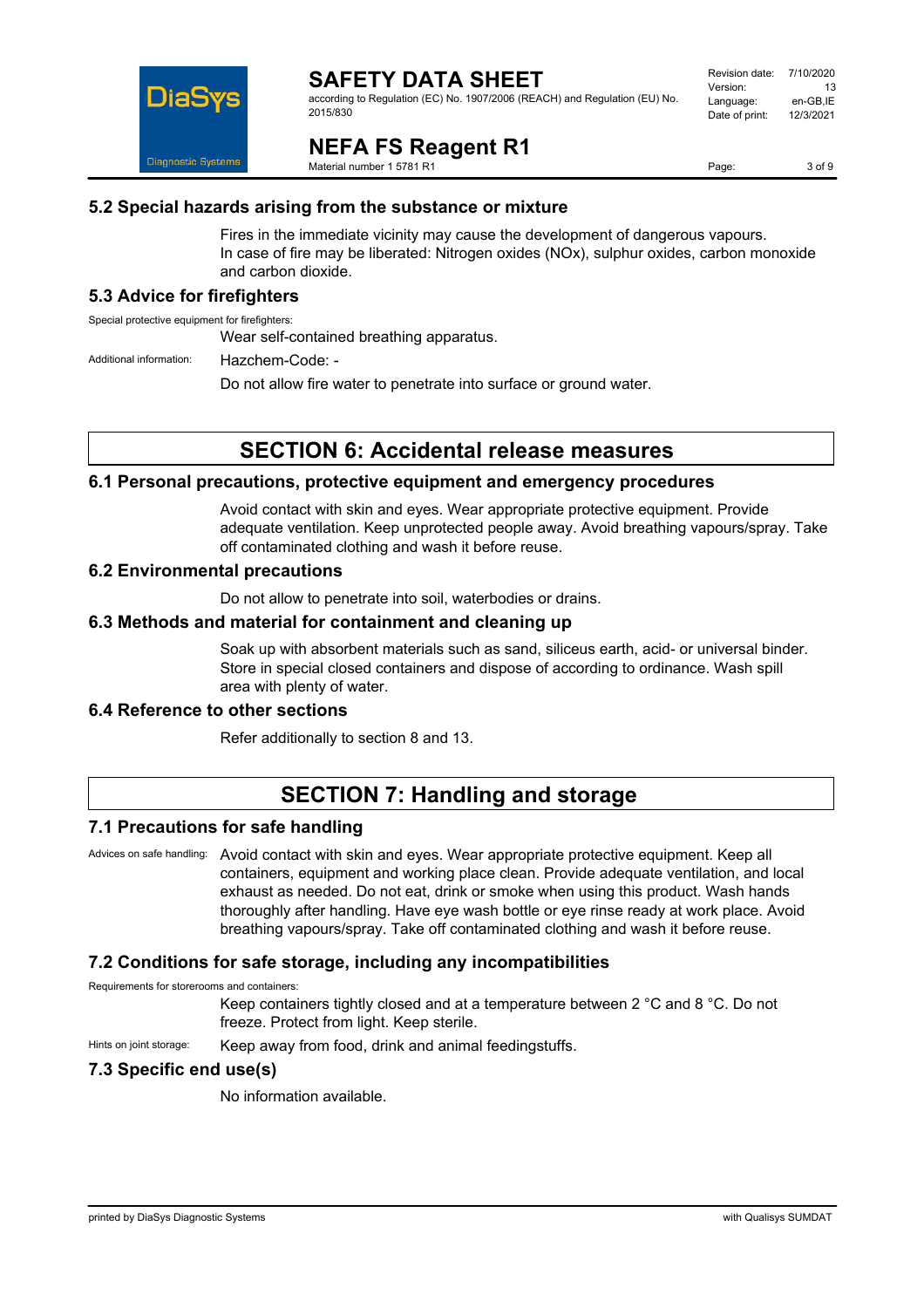

#### **SAFETY DATA SHEET** according to Regulation (EC) No. 1907/2006 (REACH) and Regulation (EU) No. 2015/830

Revision date: 7/10/2020 Version: 13<br>Language: en-GB,IE Language: en-GB,IE<br>Date of print: 12/3/2021 Date of print:

**NEFA FS Reagent R1**

Material number 1 5781 R1

Page: 4 of 9

### **SECTION 8: Exposure controls/personal protection**

#### **8.1 Control parameters**

Additional information: Contains no substances with occupational exposure limit values.

#### **8.2 Exposure controls**

Provide good ventilation and/or an exhaust system in the work area.

#### **Personal protection equipment**

#### **Occupational exposure controls**

| Respiratory protection:                  | Use a breathing protection against vapours/aerosol.<br>Use combination filter type A/P according to EN 14387.                                                                                                                                                                          |
|------------------------------------------|----------------------------------------------------------------------------------------------------------------------------------------------------------------------------------------------------------------------------------------------------------------------------------------|
| Hand protection:                         | Protective gloves according to EN 374.<br>Glove material: Butyl caoutchouc (butyl rubber) - Breakthrough time: >480 min.<br>Observe glove manufacturer's instructions concerning penetrability and breakthrough time.                                                                  |
| Eye protection:                          | Tightly sealed goggles according to EN 166.                                                                                                                                                                                                                                            |
| Body protection:                         | Wear suitable protective clothing.                                                                                                                                                                                                                                                     |
| General protection and hygiene measures: | Avoid contact with skin and eyes. Avoid breathing vapours/spray. Take off contaminated<br>clothing and wash it before reuse. Wash hands before breaks and after work. Do not eat,<br>drink or smoke when using this product. Have eye wash bottle or eye rinse ready at work<br>place. |

#### **Environmental exposure controls**

Refer to "6.2 Environmental precautions".

### **SECTION 9: Physical and chemical properties**

#### **9.1 Information on basic physical and chemical properties**

| Appearance:                              | Physical state at 20 °C and 101.3 kPa: liquid<br>Colour: colourless up to weak brown, clear |
|------------------------------------------|---------------------------------------------------------------------------------------------|
| Odour:                                   | no characteristic odour                                                                     |
| Odour threshold:                         | No data available                                                                           |
| pH:                                      | at $25 °C: 7.0$                                                                             |
| Melting point/freezing point:            | No data available                                                                           |
| Initial boiling point and boiling range: | No data available                                                                           |
| Flash point/flash point range:           | not combustible                                                                             |
| Evaporation rate:                        | No data available                                                                           |
| Flammability:                            | No data available                                                                           |
| Explosion limits:                        | No data available                                                                           |
| Vapour pressure:                         | No data available                                                                           |
| Vapour density:                          | No data available                                                                           |
| Density:                                 | at 20 °C: 1.0165 g/mL                                                                       |
| Water solubility:                        | completely miscible                                                                         |
| Partition coefficient: n-octanol/water:  | No data available                                                                           |
| Auto-ignition temperature:               | No data available                                                                           |
| Decomposition temperature:               | No data available                                                                           |
|                                          |                                                                                             |

printed by DiaSys Diagnostic Systems with Qualisys SUMDAT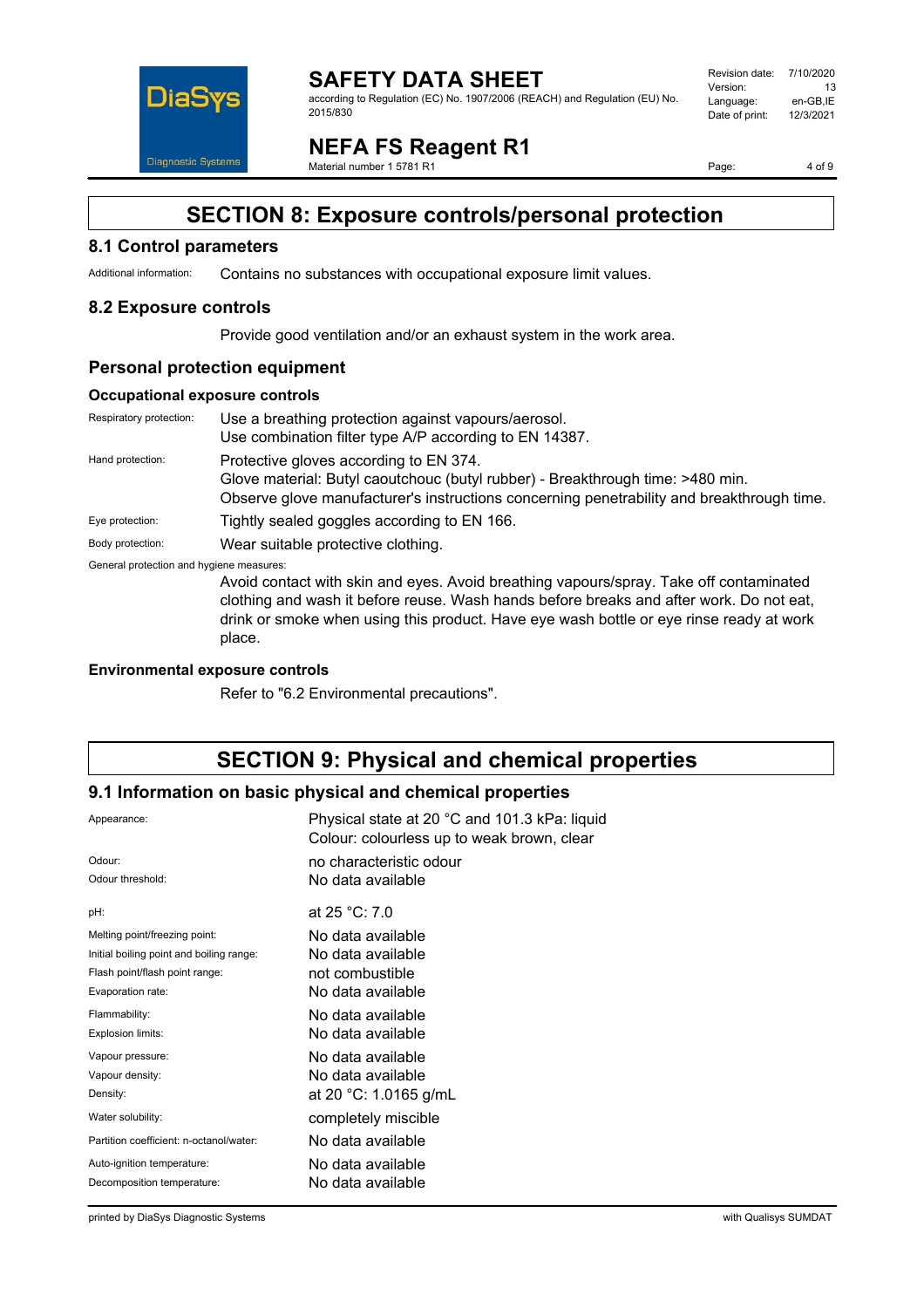

according to Regulation (EC) No. 1907/2006 (REACH) and Regulation (EU) No. 2015/830

### **NEFA FS Reagent R1**

Material number 1 5781 R1

Revision date: 7/10/2020 Version: 13 Language: en-GB,IE<br>Date of print: 12/3/2021 Date of print:

Page: 5 of 9

Viscosity, kinematic: No data available

#### **9.2 Other information**

Explosive properties: No data available Oxidizing characteristics: No data available

Additional information: No data available

### **SECTION 10: Stability and reactivity**

#### **10.1 Reactivity**

Refer to subsection "Possilbility of hazardous reactions".

#### **10.2 Chemical stability**

Stable under recommended storage conditions.

#### **10.3 Possibility of hazardous reactions**

No hazardous reaction when handled and stored according to provisions.

#### **10.4 Conditions to avoid**

Protect from frost, heat and sunlight.

#### **10.5 Incompatible materials**

No data available

#### **10.6 Hazardous decomposition products**

No hazardous decomposition products when regulations for storage and handling are observed.

Thermal decomposition: No data available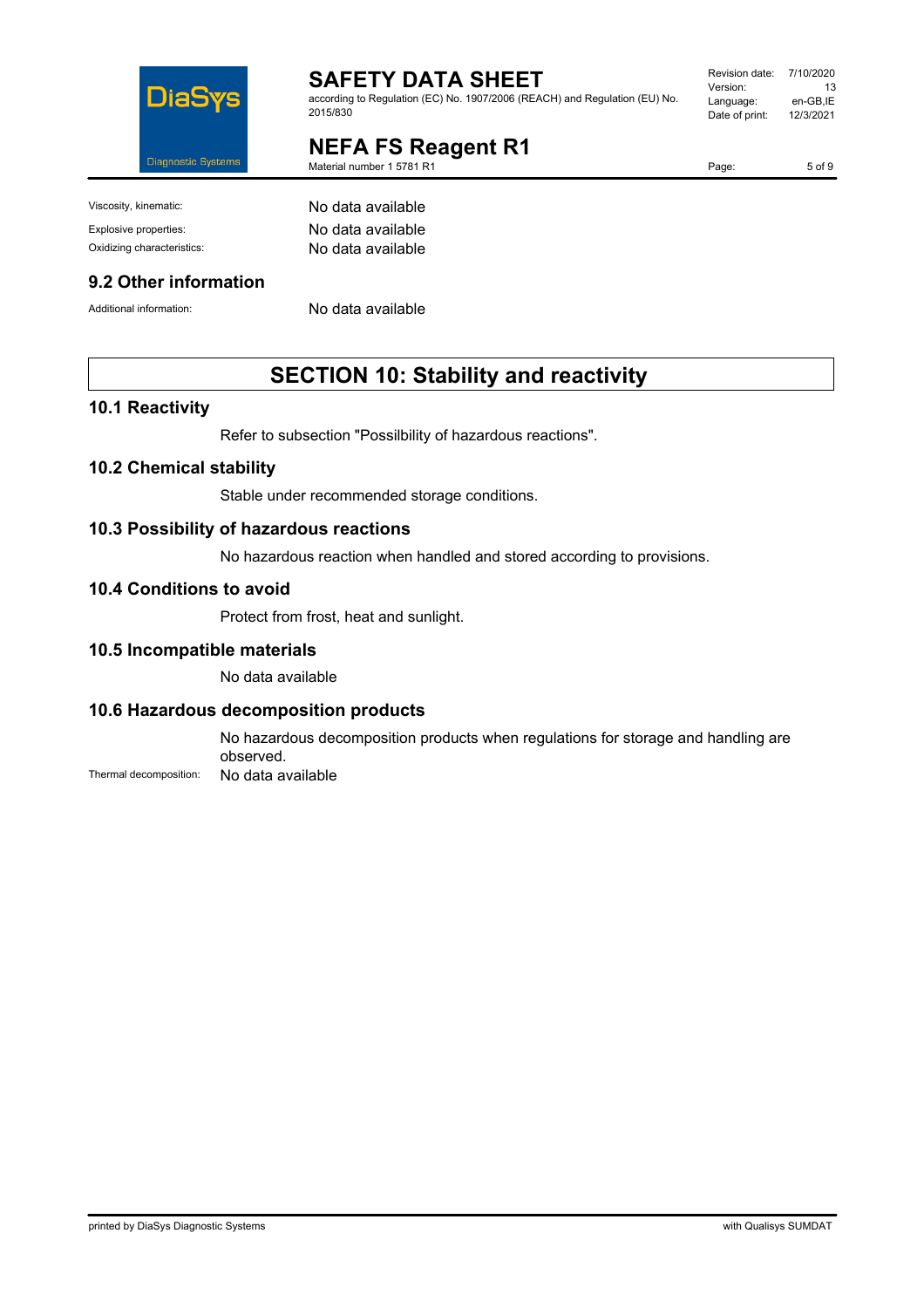

according to Regulation (EC) No. 1907/2006 (REACH) and Regulation (EU) No. 2015/830

| Revision date: | 7/10/2020 |
|----------------|-----------|
| Version:       | 13        |
| Language:      | en-GB.IE  |
| Date of print: | 12/3/2021 |
|                |           |

**NEFA FS Reagent R1**

Material number 1 5781 R1

Page: 6 of 9

### **SECTION 11: Toxicological information**

#### **11.1 Information on toxicological effects**

Toxicological effects: The statements are derived from the properties of the single components. No toxicological data is available for the product as such. Acute toxicity (oral): Lack of data. Acute toxicity (dermal): Lack of data. Acute toxicity (inhalative): Lack of data. Skin corrosion/irritation: Lack of data. Serious eye damage/irritation: Eye Dam. 1; H318 = Causes serious eye damage. Sensitisation to the respiratory tract: Lack of data. Skin sensitisation: Lack of data. Germ cell mutagenicity/Genotoxicity: Lack of data. Carcinogenicity: Lack of data. Reproductive toxicity: Lack of data. Effects on or via lactation: Lack of data. Specific target organ toxicity (single exposure): Lack of data. Specific target organ toxicity (repeated exposure): Lack of data. Aspiration hazard: Lack of data.

#### **Symptoms**

After eye contact: Upon direct contact with eyes may cause burning, tearing, redness.

### **SECTION 12: Ecological information**

#### **12.1 Toxicity**

Further details: No data available

#### **12.2 Persistence and degradability**

Further details: No data available

#### **12.3 Bioaccumulative potential**

Partition coefficient: n-octanol/water:

No data available

#### **12.4 Mobility in soil**

No data available

#### **12.5 Results of PBT and vPvB assessment**

No data available

#### **12.6 Other adverse effects**

General information: Do not allow to enter into ground-water, surface water or drains.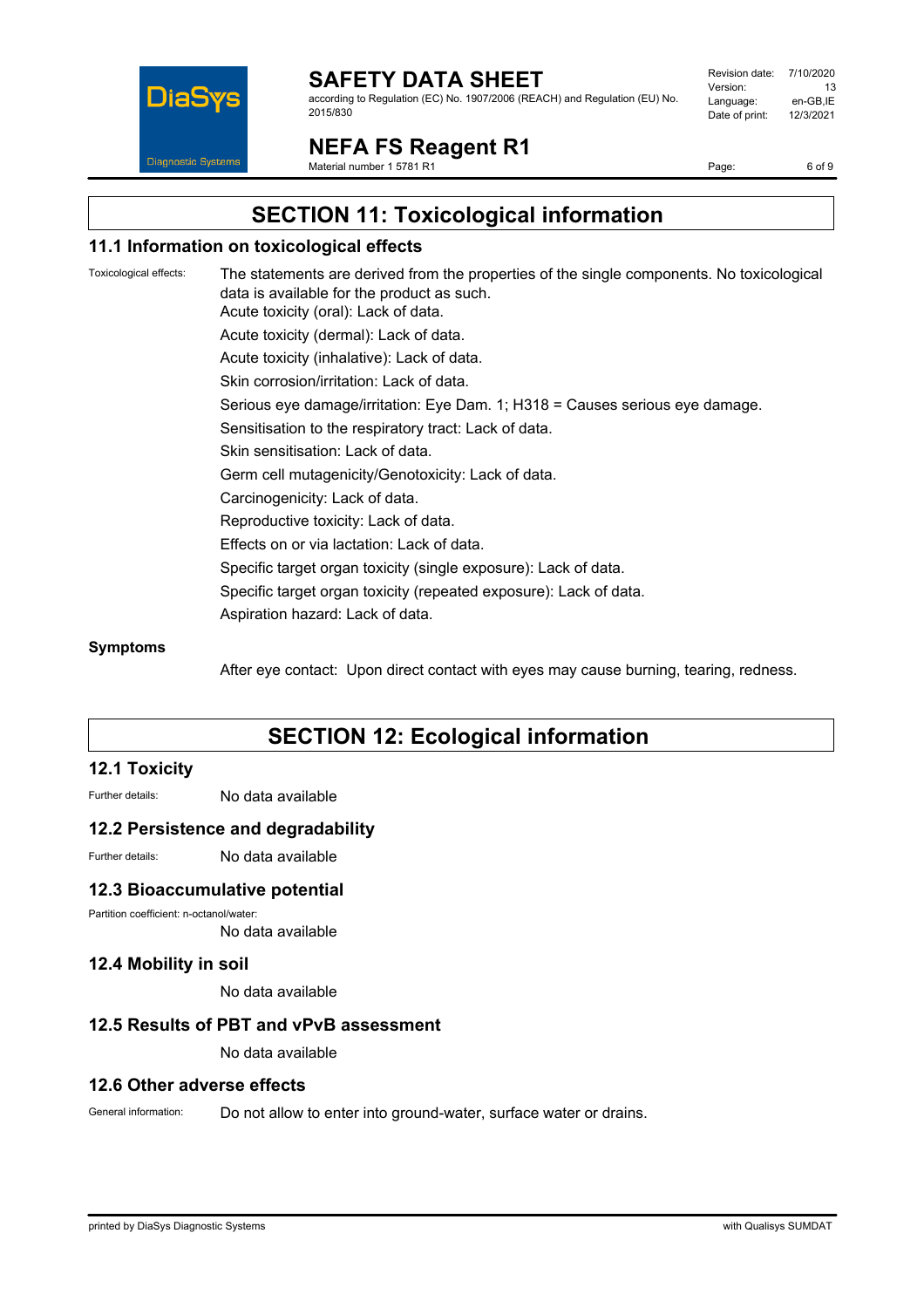

according to Regulation (EC) No. 1907/2006 (REACH) and Regulation (EU) No. 2015/830

| Revision date: | 7/10/2020 |
|----------------|-----------|
| Version:       | 13        |
| Language:      | en-GB.IE  |
| Date of print: | 12/3/2021 |
|                |           |

**NEFA FS Reagent R1**

Material number 1 5781 R1

Page: 7 of 9

### **SECTION 13: Disposal considerations**

#### **13.1 Waste treatment methods**

#### **Product**

| Waste key number: | 16 05 06 $*$ = Laboratory chemicals, consisting of or containing hazardous substances, |
|-------------------|----------------------------------------------------------------------------------------|
|                   | including mixtures of laboratory chemicals.                                            |
|                   | * = Evidence for disposal must be provided.                                            |
| Recommendation:   | Special waste. Dispose of waste according to applicable legislation.                   |
|                   |                                                                                        |

#### **Package**

| Waste kev number: | 15 01 02 = Plastic packaging                          |
|-------------------|-------------------------------------------------------|
| Recommendation:   | Dispose of waste according to applicable legislation. |
|                   | Non-contaminated packages may be recycled.            |

### **SECTION 14: Transport information**

#### **14.1 UN number**

ADR/RID, IMDG, IATA-DGR:

not applicable

#### **14.2 UN proper shipping name**

ADR/RID, IMDG, IATA-DGR:

Not restricted

#### **14.3 Transport hazard class(es)**

ADR/RID, IMDG, IATA-DGR:

not applicable

#### **14.4 Packing group**

ADR/RID, IMDG, IATA-DGR:

not applicable

### **14.5 Environmental hazards**

Marine pollutant: no

#### **14.6 Special precautions for user**

No dangerous good in sense of these transport regulations.

#### **14.7 Transport in bulk according to Annex II of Marpol and the IBC Code**

No data available

### **SECTION 15: Regulatory information**

#### **15.1 Safety, health and environmental regulations/legislation specific for the substance or mixture**

#### **National regulations - Great Britain**

Hazchem-Code:

No data available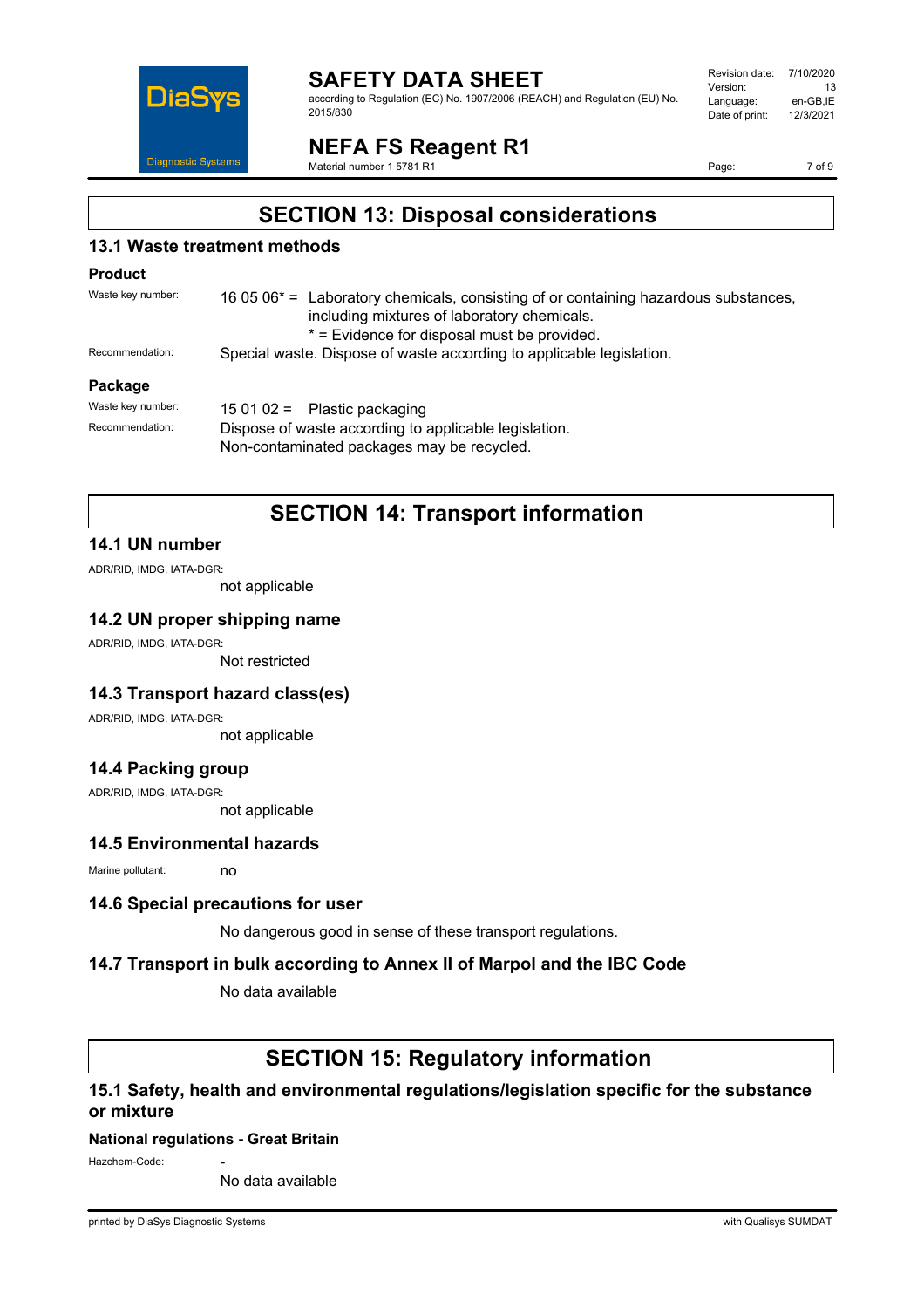

according to Regulation (EC) No. 1907/2006 (REACH) and Regulation (EU) No. 2015/830

#### Revision date: 7/10/2020 Version: 13<br>Language: en-GB,IE Language: en-GB,IE<br>Date of print: 12/3/2021 Date of print:

**NEFA FS Reagent R1**

Material number 1 5781 R1

Page: 8 of 9

**National regulations - EC member states**

Further regulations, limitations and legal requirements:

Use restriction according to REACH annex XVII, no.: 3

#### **15.2 Chemical Safety Assessment**

For this mixture a chemical safety assessment is not required.

## **SECTION 16: Other information**

#### **Further information**

Wording of the H-phrases under paragraph 2 and 3:

H302 = Harmful if swallowed.

H312 = Harmful in contact with skin.

H315 = Causes skin irritation.

H318 = Causes serious eye damage.

H319 = Causes serious eye irritation.

H335 = May cause respiratory irritation.

Abbreviations and acronyms:

|                        | ADN: European Agreement concerning the International Carriage of Dangerous Goods by<br><b>Inland Waterways</b> |
|------------------------|----------------------------------------------------------------------------------------------------------------|
|                        | ADR: European Agreement concerning the International Carriage of Dangerous Goods by<br>Road                    |
|                        | AS/NZS: Australian Standards/New Zealand Standards                                                             |
|                        | <b>CAS: Chemical Abstracts Service</b>                                                                         |
|                        | <b>CFR: Code of Federal Regulations</b>                                                                        |
|                        | CLP: Classification, Labelling and Packaging                                                                   |
|                        | DMEL: Derived minimal effect level                                                                             |
|                        | DNEL: Derived no-effect level                                                                                  |
|                        | EC: European Community                                                                                         |
|                        | EN: European Standard                                                                                          |
|                        | EU: European Union                                                                                             |
|                        | IATA: International Air Transport Association                                                                  |
|                        | IBC Code: International Code for the Construction and Equipment of Ships carrying                              |
|                        | Dangerous Chemicals in Bulk                                                                                    |
|                        | IMDG Code: International Maritime Dangerous Goods Code                                                         |
|                        | MARPOL: Maritime Pollution: The International Convention for the Prevention of Pollution<br>from Ships         |
|                        | OSHA: Occupational Safety and Health Administration                                                            |
|                        | PBT: Persistent, bioaccumulative and toxic                                                                     |
|                        | PNEC: Predicted no-effect concentration                                                                        |
|                        | REACH: Registration, Evaluation, Authorisation and Restriction of Chemicals                                    |
|                        | RID: Regulations Concerning the International Carriage of Dangerous Goods by Rail                              |
|                        | STOT SE: Specific target organ toxicity - single exposure                                                      |
|                        | vPvB: Very persistent and very bioaccumulative                                                                 |
| Reason of change:      | Changes in section 2: Classification, labelling                                                                |
|                        | Changes in section 3: Composition / information on ingredients                                                 |
|                        | Changes in section 15: Regulatory information                                                                  |
|                        | General revision                                                                                               |
| Date of first version: | 13/3/2008                                                                                                      |
|                        |                                                                                                                |

#### **Department issuing data sheet**

Contact person: see section 1: Department responsible for information